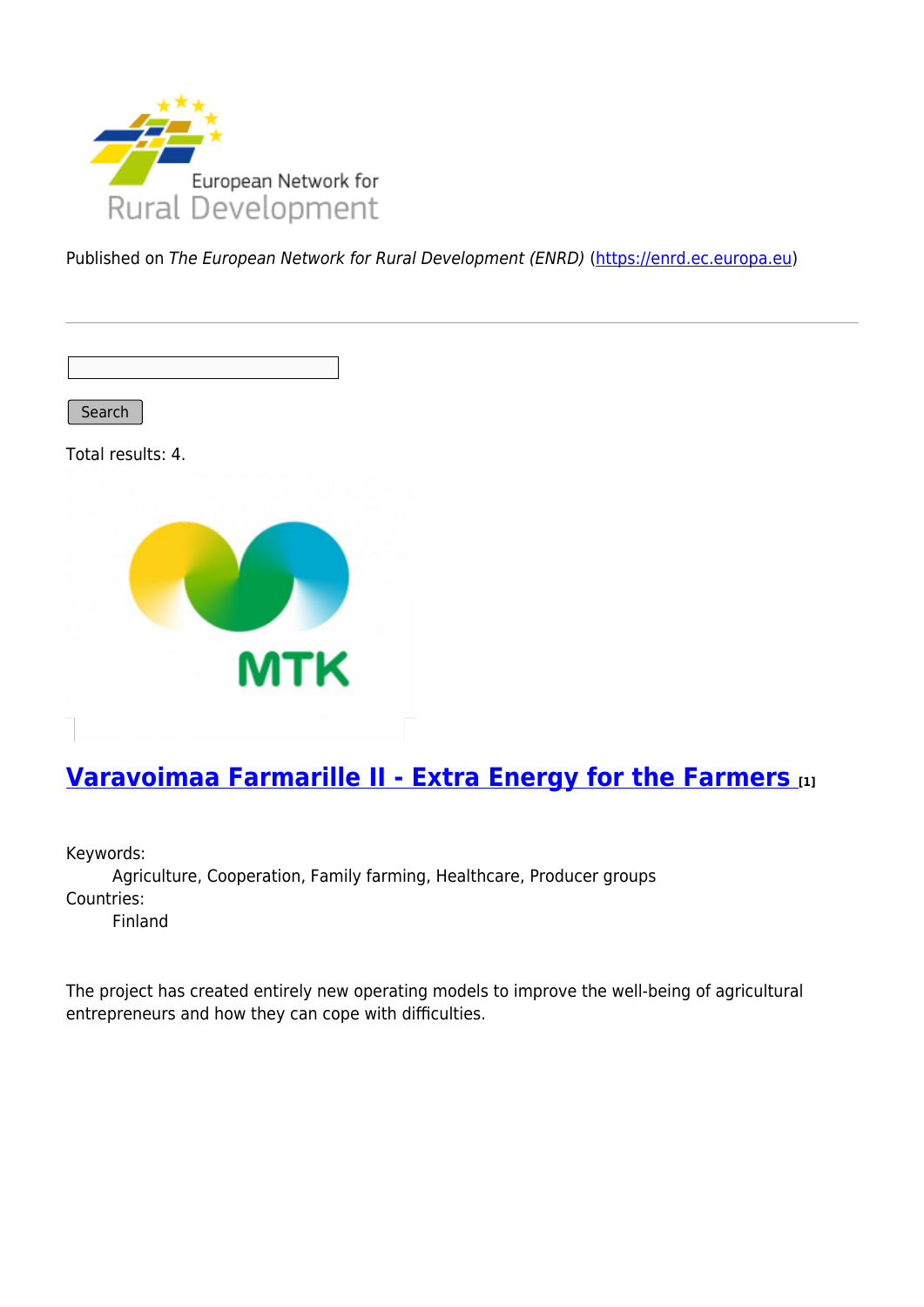

## **[Branding cereal crops for the export market](https://enrd.ec.europa.eu/projects-practice/branding-cereal-crops-export-market_en) [2]**

Keywords:

Added value, Agriculture, Competitiveness, Innovation, Smart Villages Countries:

Finland

A marketing project to promote the high-quality Finnish oats to the international market and increase the income of small farms.



## **[Digitisation of Reindeer Husbandry](https://enrd.ec.europa.eu/projects-practice/digitalisation-reindeer-husbandry_en) [3]**

Keywords:

Animal husbandry, Digitisation, Information & Communications Technology (ICT), Information & promotion activities, Innovation

Countries:

Finland

A study financed by the Finnish RDP aimed to find new digital solutions for making reindeer husbandry a more efficient and profitable business.